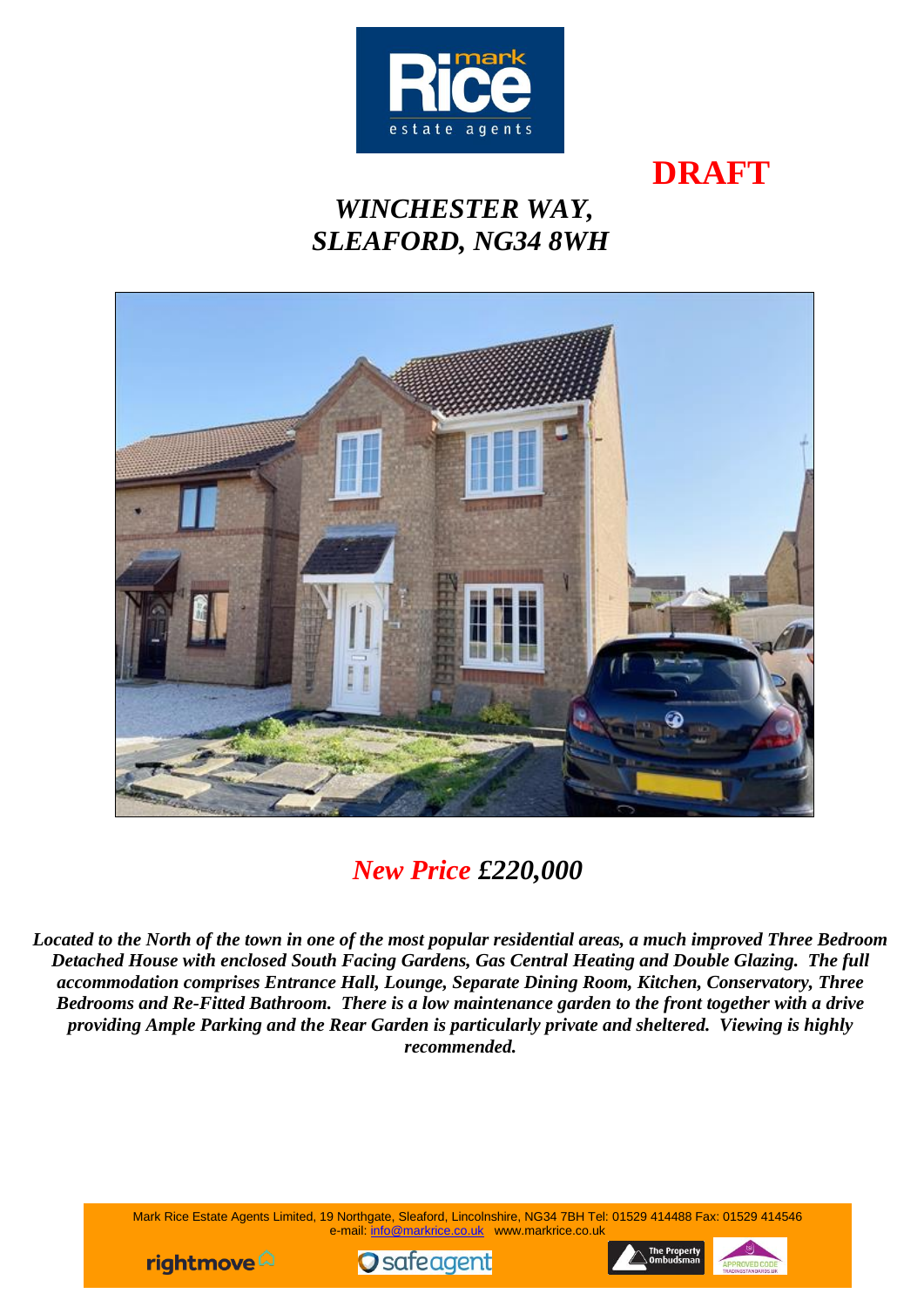#### *Location:*

*Sleaford is an expanding Market Town with amenities to cater for most day to day needs and facilities including excellent primary and secondary schools, swimming pool and leisure centre, vets, library and good road and rail links to surrounding areas, including Grantham with an Intercity rail connection to London Kings Cross.*

#### *Directions:*

*From our offices proceed North through Northgate past the Tesco traffic lights and proceed over Galley Hill Bridge into Lincoln Road. Take the second turning on the right into York Road and turn left into Exeter Drive. At the 'T' junction turn right and left into Canterbury Drive and at the next 'T' junction turn right into Winchester Way. The property is located on the right hand side as indicated by our 'For Sale' board.*

*Double glazed entrance door provides access to the Hall having radiator.*

*\_\_\_\_\_\_\_\_\_\_\_\_\_\_\_\_\_\_\_\_\_\_*

*Lounge: 4.44m (14'7") x 4.01m (13'2") Having fireplace surround, solid wood floor, double radiator. Double doors provide access to the:*

*Dining Room: 2.87m (9'5") x 2.18m (7'2") Having radiator, laminate floor, coved ceiling and French doors to the:*

*Conservatory: 2.18m (7'2") x 2.06m (6'9") Having door to garden.*

#### *Kitchen: 2.87m (9'5") x 2.08m (6'10")*

*Having range of wall and base units, worktop, built-in oven inset gas hob, cooker hood, 1½ bowl single drainer inset sink with monobloc tap, chrome towel radiator, plumbed for automatic washing machine, tiled splashbacks, tiled floor and double glazed rear entrance door.*

*Stairs from the hall provide access to the First Floor Landing having airing cupboard and loft access.*

*Bedroom 1: 3.86m (12'8") x 2.51m (8'3") Having radiator.*

*Bedroom 2: 3.12m (10'3") x 2.49m (8'2") Having built-in cupboard and radiator.*

*Bedroom 3: 2.31m (7'7") x 1.88m (6'2") Having built-in cupboard and radiator.*

### *Bathroom:*

*Being fully tiled and having vanity hand washbasin with mixer tap and cupboard below, low level w.c, 'P' shaped jacuzzi bath with side taps and electric shower unit and chrome towel radiator.*

### *Outside:*

*The garden to the front of the property is mainly slabbed and gravelled for ease of maintenance and a block paved drive continues alongside the* 



 *Lounge*



 *Kitchen*



 *Bedroom 1*



 *Bedroom 2*



*Bathroom*